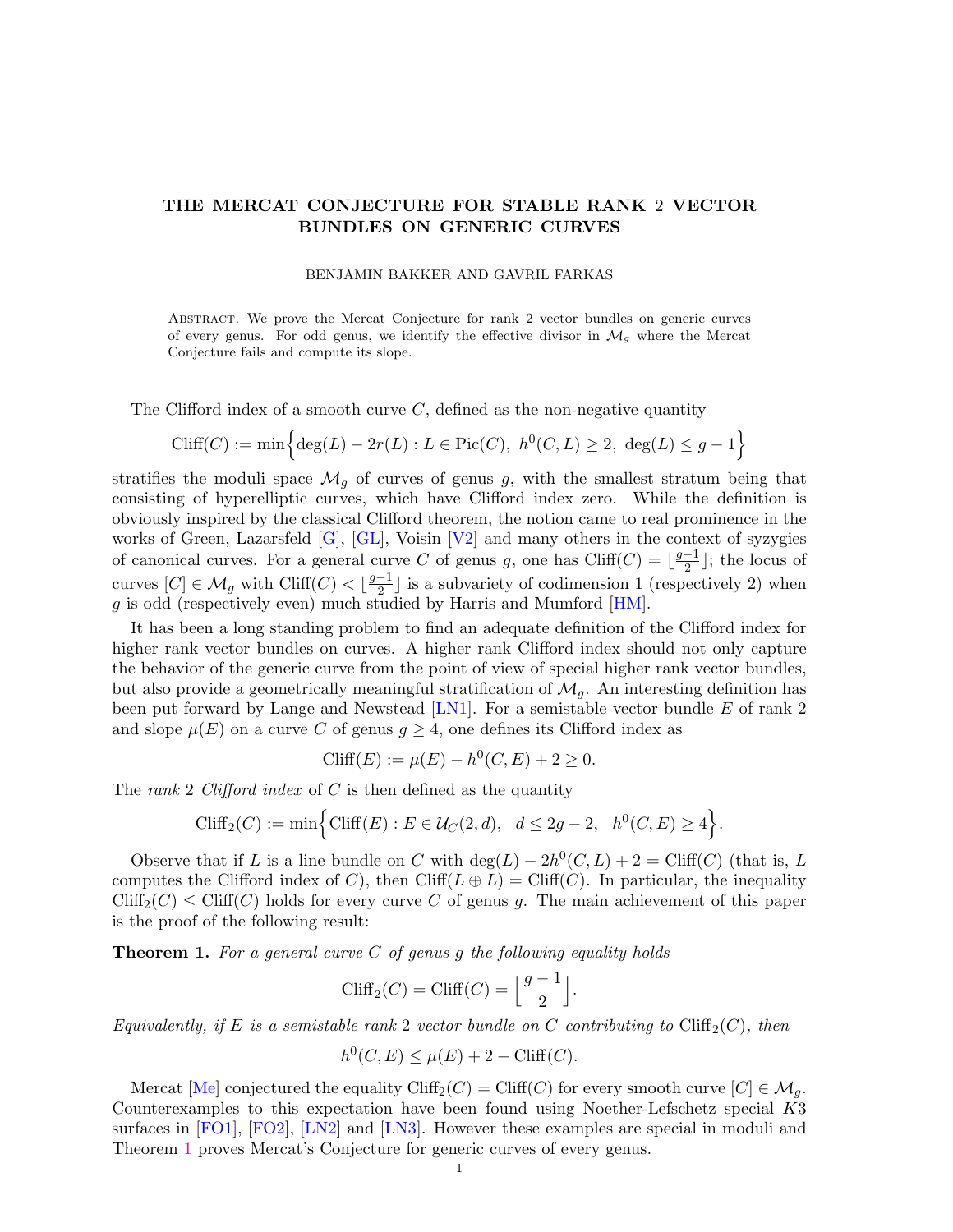In view of Theorem [1,](#page-0-0) it is interesting to describe the cycle in  $\mathcal{M}_g$  consisting of curves C such that  $\mathrm{Cliff}_2(C) < \mathrm{Cliff}(C)$ . Recall that for odd genus, the locus of curves having sub-maximal Clifford index can be identified with the Hurwitz divisor

$$
\mathfrak{Hur}_g := \left\{ [C] \in \mathcal{M}_g : C \text{ carries a pencil } \mathfrak{g}_{\frac{g+1}{2}}^1 \right\}.
$$

The divisor  $\mathfrak{Sur}_g$  was instrumental in the proof of Harris-Mumford [\[HM\]](#page-12-2) that  $\mathcal{M}_g$  is of general type for large g. It has already been pointed out in  $[FO1]$ ,  $[FO2]$ ,  $[LN2]$  that there exist curves C with maximal Clifford index Cliff(C) =  $\frac{g-1}{2}$  $\frac{-1}{2}$ , but with Cliff<sub>2</sub>(C) < Cliff(C). In particular, the stratification of  $\mathcal{M}_g$  given by the rank 2 Clifford index is *different* from the classical stratification given by gonality. We show that, for odd genus, the locus of curves with a sub-maximal second Clifford index is a Koszul divisor on  $\mathcal{M}_q$ , different from the Hurwitz divisor but having the same slope!

For a globally generated line bundle  $L$  on a curve  $C$ , the Koszul cohomology group

$$
K_{1,1}(C,L) := \text{Ker}\left\{\text{Sym}^2 H^0(C,L) \to H^0(C,L^{\otimes 2})\right\}
$$

is identified with the space of quadrics containing the image curve  $\varphi_L : C \to \mathbf{P}(H^0(C, L)^{\vee}).$ 

<span id="page-1-0"></span>**Theorem 2.** For each odd genus  $g \ge 11$ , the locus of curves C satisfying Cliff<sub>2</sub>(C)  $<$  Cliff<sub>(C)</sub> has a divisorial component which is identified with the Koszul divisor

$$
\mathfrak{Kos}_{\mathfrak{F}_g} := \Big\{ [C] \in \mathcal{M}_g : \exists L \in W^4_{g+2}(C) \text{ such that } K_{1,1}(C, L) \neq 0 \Big\}.
$$

The locus  $\mathfrak{K}$ os $\mathfrak{z}_g$  is an effective divisor on  $\mathcal{M}_g$ , different from the Hurwitz divisor, of slope

$$
s(\overline{\mathfrak{Kos}}_{g})=6+\frac{12}{g+1}.
$$

Recall that if D is an effective divisor on  $\overline{\mathcal{M}}_g$  not containing any boundary divisors in its support and with  $[D] = a\lambda - \sum_{i=0}^{\lfloor \frac{g}{2} \rfloor} b_i \delta_i \in Pic(\overline{\mathcal{M}}_g)$ , its slope, defined by  $s(D) := \frac{a}{b_0}$ , is a quantity measuring the positivity of D. Harris and Mumford [\[HM\]](#page-12-2) famously showed that  $s(\overline{\mathfrak{Sur}}_g) = 6 + \frac{12}{g+1}$ , which implies that  $\overline{\mathcal{M}}_g$  is of general type for odd genus  $g > 23$ . Our Theorem [2](#page-1-0) shows that the divisors  $\widehat{\text{Ros}}_{g}$  and  $\widehat{\text{Sur}}_g$  have the same slope.

A parameter count indicates that  $\mathfrak{Kos}_{\mathfrak{z}_g}$  is indeed expected to be a divisor on  $\mathcal{M}_g$ . For a general curve C of genus  $g \geq 11$  and a base point free linear series  $L \in W^4_{g+2}(C)$ , since  $H^1(C, L^{\otimes 2}) = 0$  we have that

$$
h^{0}(C, L^{\otimes 2}) - \dim \text{Sym}^{2} H^{0}(C, L) + 1 = \dim W_{g+2}^{4}(C) + 1 = g - 9.
$$

Furthermore, the condition  $K_{1,1}(C, L) \neq 0$  is equivalent to the existence of a globally generated rank 2 vector bundle E on C with  $\det(E) = L$  and  $h^0(C, E) = 4$ . It is straightforward to show that for a general point  $[C] \in \mathfrak{Kos}_{\mathfrak{F}_g}$ , the corresponding vector bundle E is stable. Clearly Cliff(E) =  $\frac{g-2}{2} < \left\lfloor \frac{g-1}{2} \right\rfloor$  $\left\lfloor \frac{-1}{2} \right\rfloor$ , that is, Cliff<sub>2</sub> $(C) < \left\lfloor \frac{g-1}{2} \right\rfloor$  $\frac{-1}{2}$  for all points  $[C] \in \mathfrak{Kos}\mathfrak{z}_{g}$ . Syzygy divisors on  $\overline{\mathcal{M}}_q$  characterized by the non-vanishing of a Koszul cohomology groups  $K_{p,1}(C, L)$  for a line bundle L with Brill-Noether number equal to zero have been studied systematically in [\[Fa\]](#page-12-8) and shown to lead to divisors of slope less that  $6 + \frac{12}{g+1}$ . In light of those results, the fact that  $\mathfrak{Kos}_{3g}$  has the same slope as that of the Brill-Noether divisors (despite being distinct from them) comes as a surprise.

The proof of both Theorems [1](#page-0-0) and [2](#page-1-0) relies in an essential way on a specialization to generic polarized K3 surfaces. Precisely we establish the following result: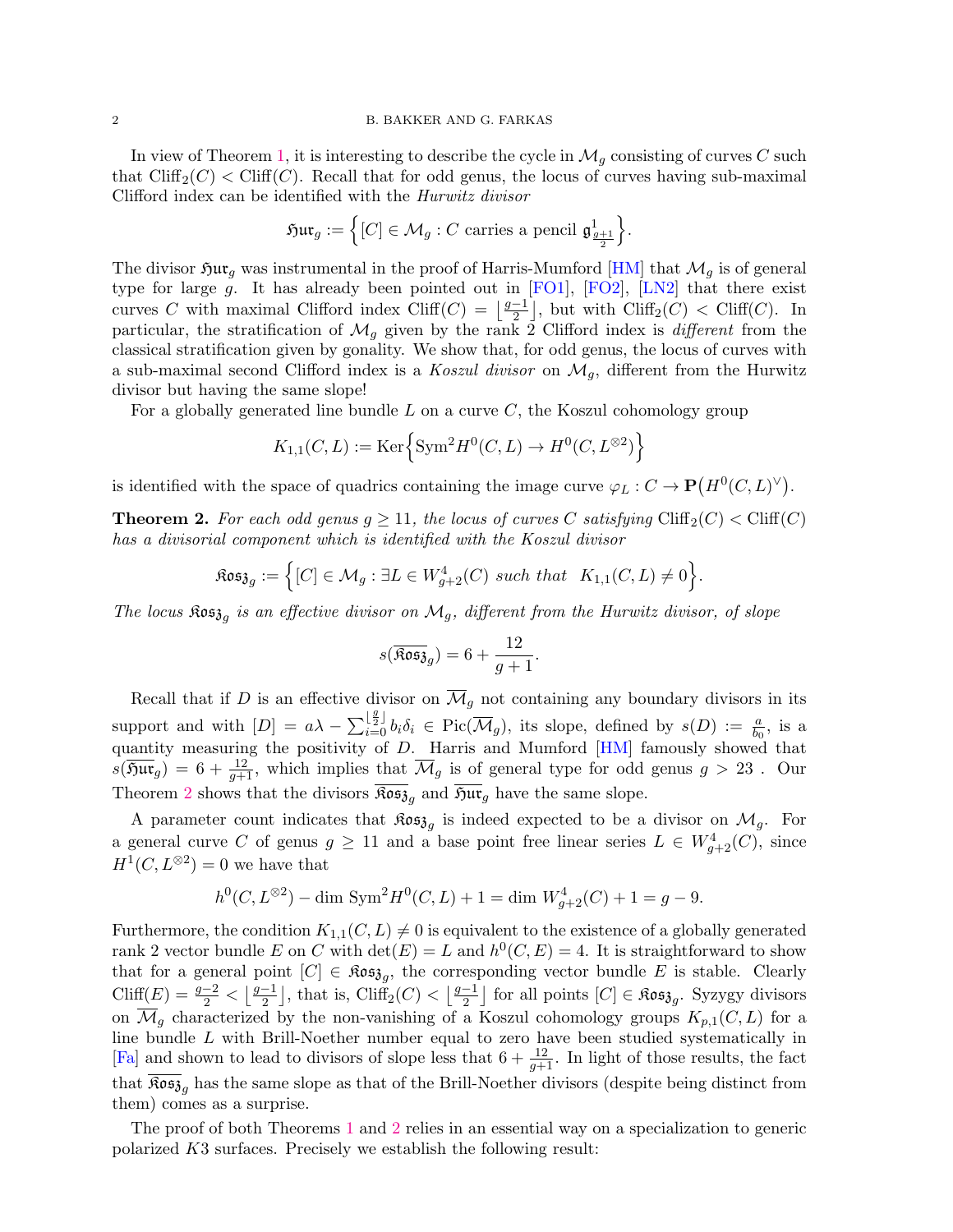<span id="page-2-0"></span>**Theorem 3.** Let  $(X, H)$  be a smooth polarized K3 surface of degree  $H^2 = 2g - 2$  such that  $Pic(X) = \mathbb{Z} \cdot H$ . Then for any (possibly nodal) curve  $C \in |H|$ , we have that

$$
\operatorname{Cliff}_2(C) = \operatorname{Cliff}(C).
$$

The definition of  $Cliff_2(C)$  can be generalized in a straightforward manner to irreducible curves and torsion-free sheaves on them (see Section 1). The proof of Theorem [3](#page-2-0) uses Lazarsfeld-*Mukai bundles* on K3 surfaces. Let  $C \in |H|$  be a curve having at worst nodal singularities and  $E$  a semistable rank 2 vector bundle on  $C$  which contributes to the second Clifford index Cliff<sub>2</sub> $(C)$ . We may assume that E is globally generated, then consider the vector bundle  $F := F_E$  obtained by an elementary transformation from the trivial vector bundle on X using the sections of  $E$ :

$$
0 \longrightarrow F_E \longrightarrow H^0(C, E) \otimes \mathcal{O}_X \xrightarrow{\text{ev}} E \longrightarrow 0.
$$

A crucial observation is that the Lazarsfeld-Mukai bundle  $F_E$  is Gieseker unstable whenever the inequality Cliff(E)  $\leq \frac{g-1}{2}$  $\frac{-1}{2}$  holds. Considering the not so numerous possibilities for the shape of the Harder-Narasimhan filtration of  $F_E$ , we quickly reach a contradiction with the assumption Pic(X) =  $\mathbb{Z} \cdot H$ . Thus no vector bundle E on C satisfying Cliff(E) <  $\frac{g-1}{2}$  $\frac{-1}{2}$ can exist in the first place, which establishes Theorem [3.](#page-2-0) The fact that the value of  $Cliff(E)$ is tightly linked to the stability of the associated Lazarsfeld-Mukai bundle  $F_E$  offers another strong indication that the definition of  $Cliff_2(C)$  is the correct one to capture the geometry of rank 2 vector bundles on generic curves.

Our study of rank 2 vector bundles on curves via Lazarsfeld-Mukai (L-M) bundles is reminiscent of Lazarsfeld's proof of the Brill-Noether Theorem [\[La\]](#page-13-2), where crucially, the L-M vector bundle  $F_A$  associated to a globally generated line bundle  $A \in W_d^r(C)$  is non-simple precisely when the Brill-Noether number  $\rho(g, r, d) = g - (r+1)(g-d+r) < 0$ . This implies that no linear series  $A \in W_d^r(C)$  with  $\rho(g, r, d) < 0$  can exist on the curve  $C \in |H|$ . A link between our vector bundle  $F_E$  and the rank one situation discussed in [\[La\]](#page-13-2) can be obtained via a degeneration of the Mukai system to the Hitchin system, see also [\[DEL\]](#page-12-9). Letting the  $K3$  surface X degenerate to the cone over a smooth curve  $C \in |H|$ , the linear system  $|2H|$  on X specializes to the system of degree 2 spectral covers of C. The vector bundle  $F_E$  in turn specializes to a classical L-M bundle  $F_{A'}$  on a curve  $C' \in |2H|$ , where  $A' \in Pic^{2\mu(E)+2g-2}(C')$ . However, unlike the situation in  $[La]$ , the curve  $C'$  is far from being Brill-Noether general. Still, the corresponding vector bundle  $F_{A'}$  displays enough regularity properties to prove Theorem [3.](#page-2-0)

The proof of Theorem [2](#page-1-0) follows directly from Theorem [3,](#page-2-0) by observing that the rational curve induced by a Lefschetz pencil of curves in the linear system  $|H|$  on a fixed general K3 surface X of degree  $2g - 2$  is disjoint from the divisor  $\widehat{\text{Res}}_{3g}$ . In particular, the slope of the Koszul divisor is equal to the ratio  $j^*(\delta_0)/j^*(\lambda) = 6 + \frac{12}{g+1}$ .

We close the introduction by mentioning another application that follows from Theorem [3.](#page-2-0) The classical Clifford index is known to be intimately related to the gonality of the curve, in the sense that for a general curve C, the Clifford index is computed by a line bundle  $L \in Pic(C)$ with  $h^0(C, L) = 2$ , and accordingly Cliff(C) = gon(C) – 2, see [\[Ba\]](#page-12-10). A similar result holds for rank 2 vector bundles as well, provided the genus is not too small:

<span id="page-2-1"></span>**Theorem 4.** If C is a general curve of even genus  $g \ge 10$  and E is a rank 2 vector bundle on C computing Cliff<sub>2</sub>(C), then  $h^0(C, E) = 4$ .

We conjecture a similar result for a general curve C of odd genus  $g \geq 15$  as well. In Section 3 we show this is equivalent to a plausible maximal rank statement for a multiplication map of global sections of line bundles on C.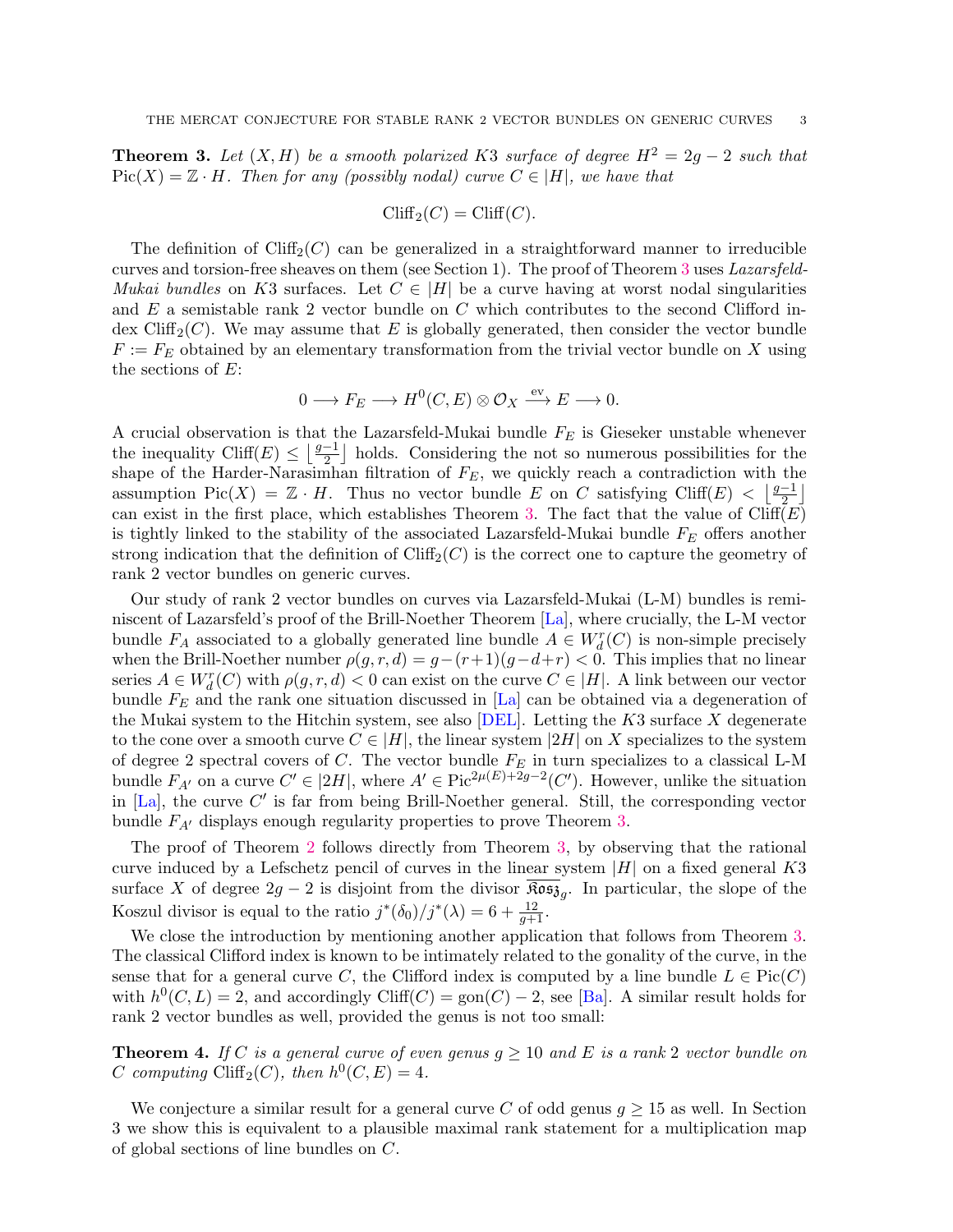### 4 B. BAKKER AND G. FARKAS

#### 1. Vector bundles on curves and the Mercat Conjecture

Let C be a smooth curve of genus  $g \geq 4$  and E be a semistable rank r vector bundle on C with  $h^1(C, E) \geq h^0(C, E) \geq 2r$ . Recall that the Clifford index of E is defined as the quantity

<span id="page-3-2"></span>
$$
\text{Cliff}(E) := \mu(E) - \frac{2}{r}h^0(C, E) + 2 = (g+1) - \frac{h^0(C, E) + h^1(C, E)}{r} \ge 0.
$$
 (1)

Whenever we take the Clifford index of a vector bundle, we implicitly assume it contributes to the Clifford index, in the sense that it satisfies the above conditions. Classically, Clifford's theorem asserts that for a line bundle L contributing to the Clifford index, one has Cliff(L)  $\geq 0$ .

The rth Clifford index Cliff<sub>r</sub>(C) of C is defined as the minimum of Cliff(E) considered over all semistable rank r vector bundles E contributing to the Clifford index, see [\[LN1\]](#page-12-3). We write  $Cliff(C) = Cliff_1(C)$  for the classical Clifford index. Taking E to be a direct sum of line bundles of the same degree implies the obvious inequality  $Cliff_r(C) \leq Cliff(C)$ .

Mercat  $[Me]$  conjectured that for every smooth curve C, the equality

$$
(M_r): \text{Cliff}_r(C) = \text{Cliff}(C).
$$

should hold. The conjecture  $(M_2)$  amounts thus to the inequality

<span id="page-3-0"></span>
$$
h^{0}(C, E) \le 2 + \mu(E) - \text{Cliff}(C),\tag{2}
$$

for every semistable rank 2 bundle E with  $\mu(E) \leq g-1$  and  $h^0(C, E) \geq 4$ . As already pointed out, inequality [\(2\)](#page-3-0) is sharp for every curve  $C$ , for there exist strictly semistable bundles  $E$  for which [\(2\)](#page-3-0) is an equality. Conjecture  $(M_2)$  holds for every curve C of genus  $g \le 10$ , see [\[LN1\]](#page-12-3) and was known to be false for curves of genus  $g \ge 11$  lying on special K3 surfaces, see [\[FO1\]](#page-12-4), [\[FO2\]](#page-12-5), [\[LN2\]](#page-12-6). The Mercat Conjecture remained plausible in the most interesting case, that of a general curve C, in which case the Brill–Noether theorem implies that Cliff(C) =  $\frac{g-1}{2}$  $\frac{-1}{2}$ . The main result of this paper is a proof of the generic conjecture  $(M_2)$ .

For higher rank the situation is less clear and the evidence for the generic conjecture  $(M_r)$ is somewhat weaker. Despite some positive results in [\[LN1\]](#page-12-3), it has been shown in [\[LMN\]](#page-12-11) that conjecture  $(M_3)$  fails for a *general* curve of genus 9 or 11, while conjecture  $(M_5)$  fails for a general curve of genus 7, see  $[AFO]$ . In each of these cases, the stable vector bundle  $E$ on a general curve C satisfying the inequality  $Cliff(E) < Cliff(C)$  is (a twist of) the *Mukai* vector bundle on C introduced in  $[M2]$  and  $[M3]$  in order to give structure theorems for the moduli space of curves of genus  $g = 7, 8, 9$ . As pointed out in [\[FO2\]](#page-12-5) Theorem 1.5, the Mercat Conjectures  $(M_3)$  and  $(M_4)$  fail for any curve  $C \in |H|$  of high enough genus lying on a K3 surface X with  $Pic(X) = \mathbb{Z} \cdot H$ . Therefore the analogue of Theorem [3](#page-2-0) in higher rank is false.

1.1. Rank 2 bundles with 4 sections vs. rank 6 quadrics. We often use a well-known equivalence between the following set of pairs of objects on a curve C, see [\[V2\]](#page-13-0), but also  $\Gamma$ or [\[FO1\]](#page-12-4),

<span id="page-3-1"></span>
$$
\left\{(E,V): V \subset H^0(C,E), \dim(V) = 4\right\} \xleftarrow{1:1} \left\{(L,q): 0 \neq q \in K_{1,1}(C,L), \text{ rk}(q) \leq 6\right\},\tag{3}
$$

where, on one side,  $E$  is a rank 2 vector bundle on  $C$  together with a space of sections  $V$ generating E and inducing a morphism  $\varphi_V : C \to G(2, V^{\vee})$  to the Grassmannian  $G(2, 4)$ , which is identified with the Plücker quadric. On the other side,  $L \in Pic(C)$  is a globally generated line bundle and  $q$  is a quadric hypersurface of rank at most 6 containing the image curve  $\varphi_L : C \to \mathbf{P}(H^0(C, L)^{\vee})$ . Starting with the pair  $(E, V)$ , we set  $L := \det(E)$  and denote by  $\lambda: \bigwedge^2 V \to H^0(C, L)$  the determinant map. We consider the following composition

$$
C \xrightarrow{\varphi_V} G(2, V^{\vee}) \longrightarrow \mathbf{P} \Big(\bigwedge^2 V^{\vee} \Big) \xleftarrow{\mathbf{P}(\lambda^{\vee})} \mathbf{P} \Big(H^0(C, L)^{\vee} \Big),
$$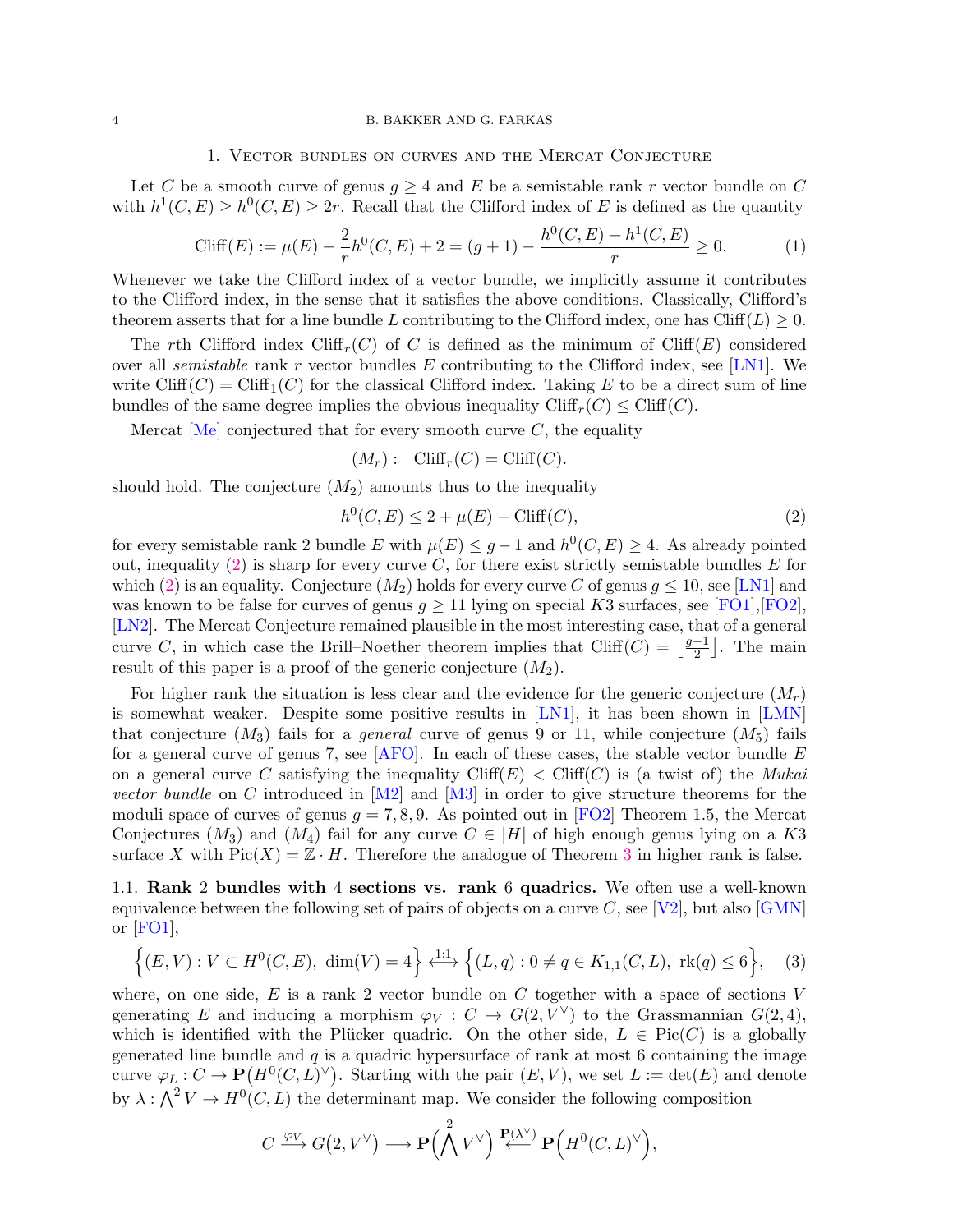and set 
$$
q := \varphi_L^{-1}(G(2, V^{\vee})) \in K_{1,1}(C, L)
$$
. Concretely, if  $(s_1, s_2, s_3, s_4)$  is a basis of  $V$ , then  
\n
$$
q = \lambda(s_1 \wedge s_2) \cdot \lambda(s_3 \wedge s_4) - \lambda(s_1 \wedge s_3) \cdot \lambda(s_2 \wedge s_4) + \lambda(s_1 \wedge s_4) \cdot \lambda(s_2 \wedge s_3).
$$

Observe that if E contains no subpencils, (that is, line bundles  $A \hookrightarrow E$  with  $h^0(C, A) \geq 2$ ), then  $rk(q) \in \{5,6\}$ . Else,  $rk(q) \leq 4$ .

As pointed out in [\[Me\]](#page-13-1), the inequality [\(2\)](#page-3-0) is valid for any semistable rank 2 vector bundle  $E$ having a subpencil. When E has no subpencils, then  $h^0(C, L) \geq 2h^0(C, E) - 3$ . In particular, if E contributes to Cliff<sub>2</sub>(C) then  $h^0(C, \det(E)) \geq 5$ . This inequality and the equivalence [\(3\)](#page-3-1) explain the peculiar form of the divisor  $\mathfrak{Kos}_{\mathfrak{z}_g}$  in Theorem [2.](#page-1-0)

## 2. MODULI OF SHEAVES ON  $K3$  surfaces

Let X be a smooth K3 surface with  $Pic(X) = \mathbb{Z} \cdot H$ , where H is an ample generator of degree  $H^2 = 2g - 2$ . We set  $H^{\bullet}(X) := H^0(X, \mathbb{Z}) \oplus H^2(X, \mathbb{Z}) \oplus H^4(X, \mathbb{Z})$ . Following [\[M1\]](#page-13-5) or [\[HL\]](#page-12-14), we define the *Mukai pairing* on  $H^{\bullet}(X)$  by

$$
(v_0, v_1, v_2) \cdot (w_0. w_1, w_2) := v_1 \cdot w_1 - v_2 \cdot w_0 - v_0 \cdot w_2 \in H^4(X, \mathbb{Z}) \cong \mathbb{Z}.
$$

For a sheaf F on X, its *Mukai vector* is defined following [\[M1\]](#page-13-5) Definition 2.1, by setting

$$
v(F) := \Big(\mathrm{rk}(F), c_1(F), \chi(F) - \mathrm{rk}(F)\Big).
$$

Note that we have  $-\chi(F, F) = v(F)^2$ . Throughout the paper, by (semi-)stability we mean Gieseker (semi-)stability with respect to the polarization H. We denote by  $M_H(v)$  the moduli space of S-equivalence classes of H-semistable sheaves  $F$  on  $X$  having prescribed Mukai vector  $v(F) = v$ . Let  $M_H^s(v)$  be the open subset of  $M_H(v)$  corresponding to H-stable sheaves. Then it is known that  $M_H^s(v)$  is pure dimensional and dim  $M_H^s(v) = v^2 + 2$ . In particular, if  $v(F)^2 < -2$ for a sheaf  $F$  on  $X$ , then  $F$  is not stable.

For an irreducible possibly singular curve C with surface singularities, we can still define the Clifford index of a (Gieseker) semistable torsion-free sheaf E by formula [\(1\)](#page-3-2), where  $g := p_a(C)$ is the arithmetic genus. One can likewise define  $Cliff<sub>r</sub>(C)$ . It is a simple observation that Lazarsfeld's result [\[La\]](#page-13-2) on the Brill–Noether generality of a hyperplane section of a general K3 surface extends to singular curves, which we include for completeness:

<span id="page-4-0"></span>**Proposition 5.** Let X be a K3 surface with  $Pic(X) = \mathbb{Z} \cdot H$  and ample generator H of degree  $H^2 = 2g - 2$ . For any section  $C \in |H|$ , one has  $\text{Cliff}(C) = \frac{g-1}{2}$  $\frac{-1}{2}$ ], and any torsion-free sheaf L computing the Clifford index has  $h^0(C, L) = 2$ .

*Proof.* The statement is true for a smooth section  $C \in |H|$ , see [\[La\]](#page-13-2). The relative compactified Jacobian of the universal divisor in the linear system  $|H|$  parametrizes torsion-free sheaves supported on an element of  $|H|$  and with rank 1 on their support. Thus, for any section  $C \in |H|$ , by semicontinuity, we certainly have Cliff $(C) \leq \lfloor \frac{g-1}{2} \rfloor$ . Given a torsion-free sheaf L on  $C$  having minimal Clifford index,  $L$  is necessarily globally generated. Consider the exact sequence

$$
0 \longrightarrow F \longrightarrow \mathcal{O}_X \otimes H^0(C, L) \longrightarrow L \longrightarrow 0.
$$

The vector bundle F is automatically stable and  $v(F) = (h^0(C, L), -H, h^1(C, L))$ . Furthermore, the inequality  $v(F)^2 \geq -2$  implies that  $h^0(C, L) \cdot h^1(C, L) \leq g$ , from which it follows that Cliff(L)  $\geq \lfloor \frac{g-1}{2} \rfloor$ , as  $h^1(C, L) \geq h^0(C, L) \geq 2$ . If we have equality, then necessarily  $h^0$  $(C, L) = 2.$ 

Now consider a pure 1-dimensional sheaf  $E$  on the  $K3$  surface X supported on an irreducible curve  $C \in |H|$ . Let r be its generic rank on its support. Note the following simple fact: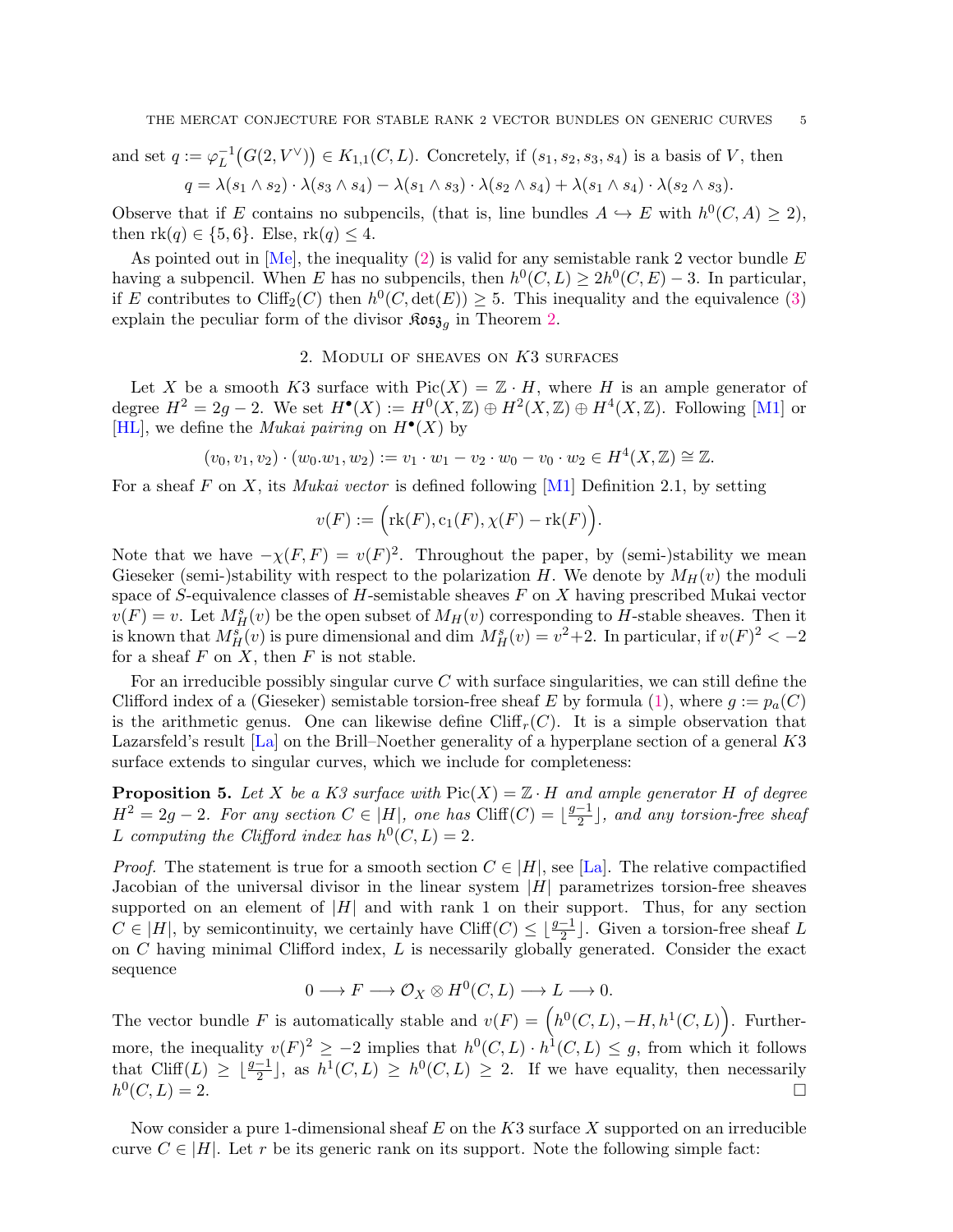<span id="page-5-4"></span>**Lemma 6.** With E as above, suppose we have torsion-free sheaves  $M, N$  on X and an exact sequence

$$
0 \longrightarrow M \longrightarrow N \longrightarrow E \longrightarrow 0.
$$

Then  $\text{rk}(M) = \text{rk}(N) \geq r$  with equality if and only if  $M \cong N \otimes \mathcal{O}_X(-H)$  in codimension 1.

*Proof.* Let  $rk(M) = rk(N) = k$ . Note that we have  $deg(N) = deg(M) + r$ . The sheaf E is scheme-theoretically supported on  $C$ , so multiplication by the section defining  $C$  gives a map  $N \otimes \mathcal{O}_X(-H) \to N$  which must factor through  $M$ , so

$$
\deg(N) - k \le \deg(M) = \deg(N) - r,
$$

hence the first claim. If we have equality, then the injection  $N \otimes \mathcal{O}_X(-H) \to M$  is an isomorphism in codimension 1.

Assume now that E is a globally generated torsion-free sheaf of rank r on a curve  $C \in |H|$ contributing to the Clifford index  $Cliff_r(C)$ , therefore satisfying

$$
\mu(E) \le g - 1 \quad \text{and} \quad h^0(C, E) \ge 2r.
$$

**Definition 7.** The Lazarsfeld–Mukai vector bundle  ${}^{1}F := F_{E}$  ${}^{1}F := F_{E}$  ${}^{1}F := F_{E}$  is defined as the kernel of the evaluation map given by the global sections of  $E$ :

<span id="page-5-1"></span>
$$
0 \longrightarrow F_E \longrightarrow \mathcal{O}_X \otimes H^0(C, E) \xrightarrow{\text{ev}} E \longrightarrow 0. \tag{4}
$$

Lazarsfeld-Mukai vector bundles induced by line bundles on curves  $C \in |H|$  have been used to great effect effect to prove the Brill-Noether-Petri Theorem [\[La\]](#page-13-2), or the generic Green's Conjecture [\[V2\]](#page-13-0). However, the definition [\(4\)](#page-5-1) makes sense for a vector bundle E of arbitrary rank on C.

Letting  $h^1(C, E) = m \geq h^0(C, E) = n$ , we compute  $v(F) = (n, -rH, m)$  and clearly  $H^0(X, F) = H^1(X, F) = 0$ . There exists a generically surjective morphism  $\mathcal{O}_X^{\oplus \text{rk}(F)} \to F^{\vee}$ . Furthermore, one computes

$$
v(F)^{2} = -2nm + r^{2}(2g - 2)
$$
  
= -2(n - 2r)(m - 2r) + 4r^{2} (Cliff(E) - \frac{g - 1}{2}) (5)

If we assume Cliff(E)  $\lt \frac{g-1}{2}$  $\frac{-1}{2}$ , then since Cliff $(E) \in \frac{1}{r}$  $\frac{1}{r}\mathbb{Z}$ , we have

<span id="page-5-3"></span><span id="page-5-2"></span>
$$
v(F)^{2} \leq \begin{cases} -4r, & \text{if } g \text{ is odd} \\ -2r(r+2), & \text{if } g \text{ is even} \end{cases}
$$
 (6)

which implies the following:

**Proposition 8.** Assume E is a globally generated torsion-free sheaf of rank  $r > 1$  on a curve  $C \in |H|$  contributing to Cliff<sub>r</sub>(C) and such that Cliff(E)  $\leq \lfloor \frac{g-1}{2} \rfloor$  $\frac{-1}{2}$ . Then the associated Lazarsfeld-Mukai vector bundle  $F_E$  is not stable. If  $r = 2$ , then  $F_E$  is not even semistable.

Proof. The first statement follows from  $(6)$  since every stable sheaf is simple. For the second statement,  $v(F)$  is at most 2-divisible so, if F is strictly semistable we must have

$$
\left(\frac{v(F)}{2}\right)^2 = -2.
$$

By [\(6\)](#page-5-2), this is clearly impossible if g is even; for g odd,  $v(F)^2 = -8$  implies both  $4g = nm$  and  $n = 4$ , so  $v(F)$  cannot be divisible.

We can also extract information about E with Cliff(E) =  $\frac{g-1}{2}$  $\frac{-1}{2}$  from the same computation:

<span id="page-5-0"></span><sup>&</sup>lt;sup>1</sup>Usually the Lazarsfeld–Mukai bundle refers to  $F^{\vee}$ , see [\[GL\]](#page-12-1), [\[La\]](#page-13-2) or [\[AFO\]](#page-12-12).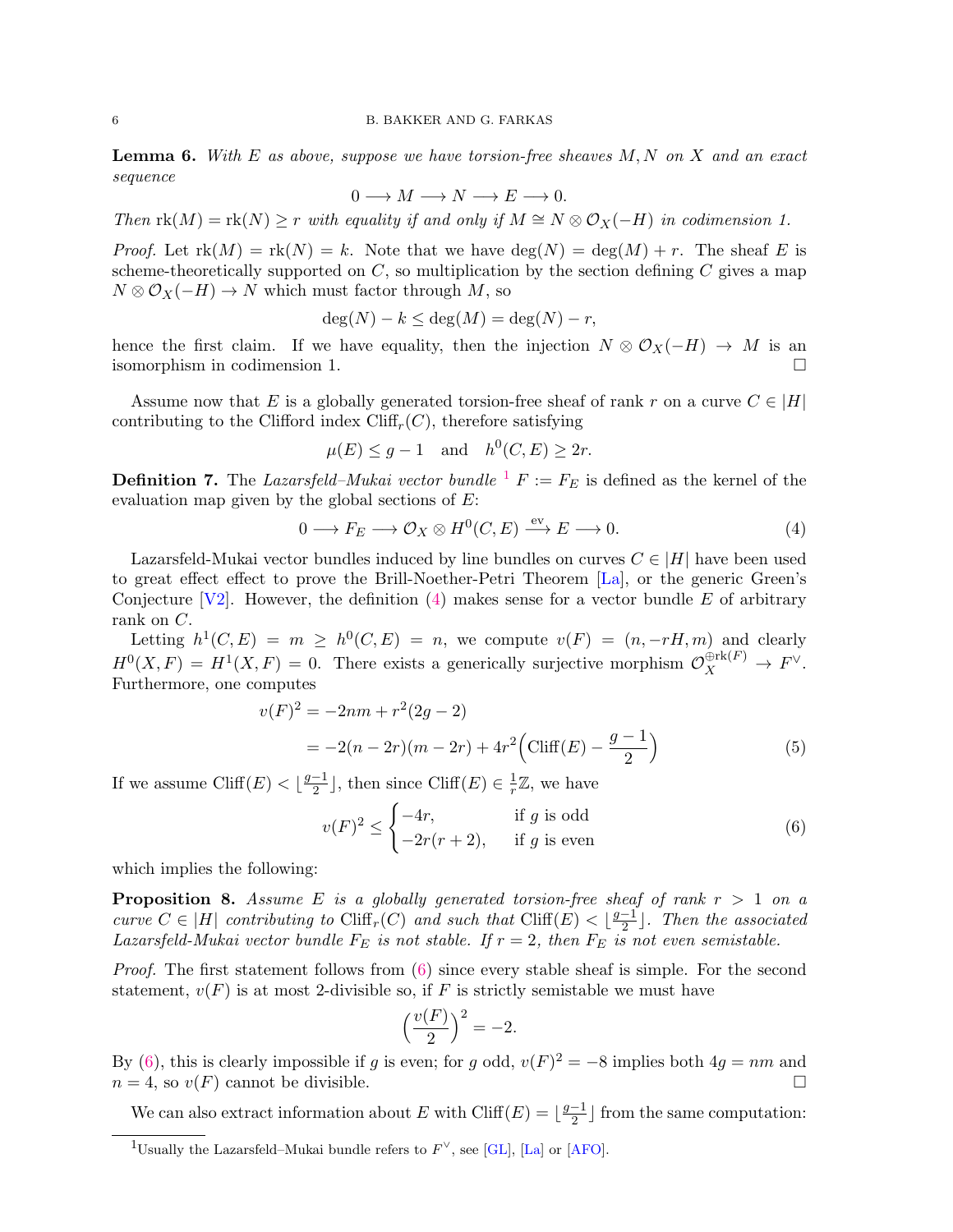**Proposition 9.** Let E be a globally generated torsion-free sheaf of rank 2 on  $C \in |H|$  contributing to Cliff<sub>2</sub>(C) and such that Cliff(E) =  $\frac{g-1}{2}$  $\frac{-1}{2}$ . Further assume  $h^0(C, E) > 4$ . Then  $F_E$  is not stable unless  $g = 7$ , and not semistable unless  $g = 7$  or 9.

*Proof.* For g even the claim is immediate from [\(5\)](#page-5-3) since  $v(F)^2 \le -10$ . If g is odd, then  $v(F)^2 \leq -2(n-4)(m-4)$  and  $m+n=g+3$  imply the rest of the claim after a case-by-case analysis.

Assuming the Lazarsfeld–Mukai bundle F is not semistable, let  $G \subset F$  denote the maximal destabilizing sheaf of highest rank, which is necessarily saturated and semistable. Then we have the following diagram, where we recall that  $n = \text{rk}(F)$ :

<span id="page-6-0"></span>

The sheaf G, on the one hand, has slope  $\mu(G) > \mu(F)$ , on the other hand being a subsheaf of  $\mathcal{O}_X^{\oplus n}$  has slope  $\mu(G) \leq 0$ . The sheaf M is torsion-free, so G is in fact locally free, and therefore cannot be of degree 0, for a generic projection  $\mathcal{O}_X^{\oplus n} \to \mathcal{O}_X^{\oplus \text{rk}(G)}$  would give  $G \cong \mathcal{O}_X^{\oplus \text{rk}(G)}$ (indeed the determinant of  $G \to \mathcal{O}_X^{\oplus \text{rk}(G)}$  is nowhere vanishing), whereas  $H^0(X, G) = 0$ . Thus,  $\mu(G) < 0$ , so all of the Harder–Narasimhan sub-quotients of F have negative slope, and therefore  $H^0(X, M) = 0$ , whence  $H^1(X, G) = 0$ , and G once again looks like a Lazarsfeld– Mukai bundle.

We can now make some preliminary steps towards the proof of Theorem [3.](#page-2-0) First, note that a rank 2 (torsion-free) semistable sheaf E on C computing the Clifford index Cliff(E) =  $Cliff_2(C) \leq Cliff(C)$  is necessarily globally generated. Indeed, if not, we have an exact sequence

$$
0 \longrightarrow E' \longrightarrow E \longrightarrow P \longrightarrow 0,
$$

where  $E'$  is the subsheaf of  $E$  generated by global sections. It is easy to see by the assumption on the Clifford index that E' has rank 2, and Cliff(E') < Cliff(E). E' must not be semistable, so there is a Harder–Narasimhan filtration

$$
0 \to A \to E' \to A' \to 0.
$$

On the one hand, E cannot contain a subpencil, but on the other hand by the semistability of E we must have

$$
\mu(E) \ge \deg(A) \ge \mu(E') \ge \deg(A').
$$

so A' contributes to the rank 1 Clifford index. We then have  $\text{Cliff}(A') < \text{Cliff}(E')$ , which is a contradiction.

Whenever the Lazarsfeld–Mukai bundle  $F = F_E$  is not semistable, the first column of [\(7\)](#page-6-0) is the Harder–Narasimhan filtration of F and each of G and M is of degree  $-1$ , that is,  $c_1(G) = c_1(M) = -H$ . Indeed, since  $c_1(G) = -H$  and  $c_1(F) = -2H$ , because of the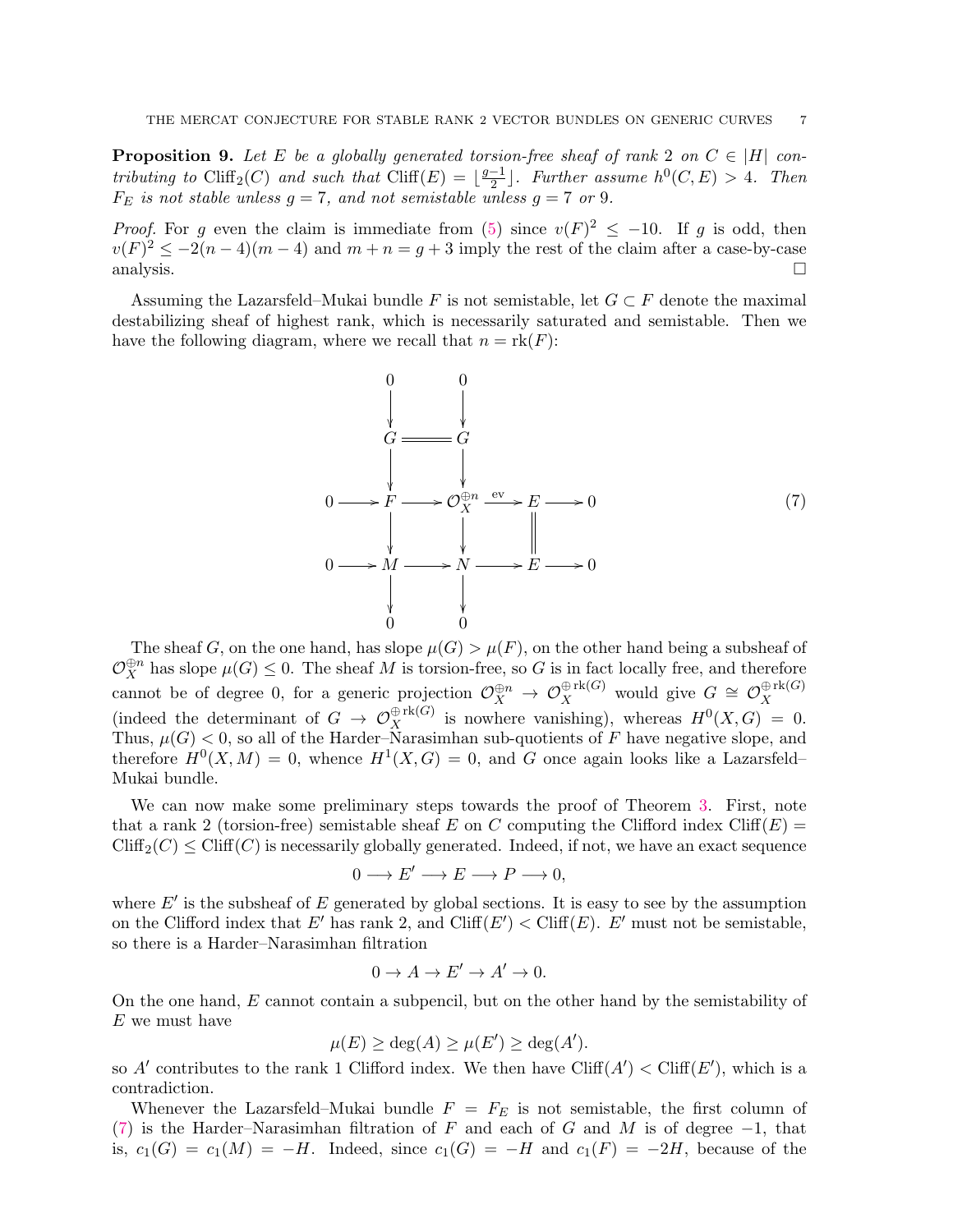assumption  $Pic(X) = \mathbb{Z} \cdot H$ , there is no room for further bundles in the Harder–Narasimhan filtration of F, that is, both G and M are stable. The same is true if we assume F is strictly semistable and let  $G \subset F$  be a maximal stable subsheaf in [\(7\)](#page-6-0). For concreteness, set

$$
v(G) = (k, -H, \ell),
$$

so that  $v(N) = (n - k, H, n - \ell)$ . Note that since  $\mu(G) \ge \mu(F)$ , we must have  $n > k \ge \frac{n}{2} \ge 2$ .

**Lemma 10.** (a) If Cliff(E) <  $\left|\frac{g-1}{2}\right|$  $\frac{-1}{2}$ , then the sheaf N is torsion-free.

(b) If 
$$
Cliff(E) = \lfloor \frac{g-1}{2} \rfloor
$$
 and  $h^0(C, E) > 4$ , then N is torsion-free unless  $g = 7$ .

*Proof.* Let  $T \subset N$  be its torsion subsheaf, and  $Q$  the quotient:

$$
0\longrightarrow T\longrightarrow N\longrightarrow Q\longrightarrow 0
$$

Suppose T is nonzero. Then Q is a rank  $n - k$  torsion-free sheaf of degree 0, with a surjection  $\mathcal{O}_X^{\oplus n} \to Q$ , so choosing a generic subsheaf  $\mathcal{O}_X^{\oplus (n-k)} \subset \mathcal{O}_X^{\oplus n}$ , we again have an isomorphism  $Q \cong \mathcal{O}_X^{\oplus (n-k)}$ . This means that

$$
v(T) = (0, H, k - \ell)
$$

and further since  $N \to Q$  must be surjective on global sections (since  $\mathcal{O}_X^{\oplus n} \to N$  is an isomorphism on global sections), it follows that  $h^0(X,T) = k$  and  $h^1(X,T) = \ell$ . Since M is torsion-free, clearly  $T$  injects into  $E$  and is therefore a purely 1-dimensional rank 1 sheaf on  $C.$  By the semistability of  $E$  we then have

$$
k - \ell \le \frac{h^0(C, E) - h^1(C, E)}{2} \Rightarrow 0 \le k - \frac{h^0(C, E)}{2} \le \ell - \frac{h^1(C, E)}{2}
$$

using that  $n = h^0(C, E)$ . It then follows that Cliff(T)  $\leq$  Cliff(E), which contradicts the assumption in part (a).

For part (b), first assume  $g \neq 9$ . Then we would have Cliff(T) =  $\frac{g-1}{2}$  $\frac{-1}{2}$ , so by Proposition [5](#page-4-0) it must be the case that  $k = h^0(C,T) = 2$ , whence  $h^0(C,E) = 4$  and we again have a contradiction. The same proof works for  $q = 9$  as long as we now take the first column of [\(7\)](#page-6-0) to be a Jordan-Hölder filtration of  $F$ .

Now using Lemma [6,](#page-5-4) we can conclude the proof of Mercat's Conjecture  $(M_2)$  for curves lying on generic K3 surfaces.

*Proof of Theorem [3.](#page-2-0)* We consider the sheaf E on a curve  $C \in |H|$  as above and assume Cliff(E) <  $\frac{g-1}{2}$  $\frac{-1}{2}$ . Since the sheaves G and M defined via the diagram [\(7\)](#page-6-0) are both stable, we must have the following inequalities:

$$
v(G)^{2} \ge -2 \Rightarrow g \ge k\ell
$$
  

$$
v(M)^{2} \ge -2 \Rightarrow g \ge (n - k)(m - \ell)
$$

We know  $k \ge 2$  and by Lemmas [6](#page-5-4) and [10\(](#page-0-1)a), we have  $n - k \ge 2$ . If  $\ell \le 1$ , then we write

$$
g \ge 2(m - \ell) \ge m + n - 2
$$

which is a contradiction; similarly, if  $\ell \geq m - 1$ , we obtain that  $g \geq k(m - 1) \geq \frac{n}{2}$  $\frac{n}{2}(m-1),$ which is again a contradiction. Therefore  $m - \ell \geq 2$ .

Note that the maximum value of  $x + y$  for  $(x, y) \in \mathbb{Z}^2$  satisfying the inequalities  $g \geq xy$  and  $x, y \geq 2$  is achieved for  $(x, y) = \left(2, \frac{g-1}{2}\right)$  $\left(\frac{-1}{2}\right)$ , with the exception of  $(x, y) = (3, 3)$  in the case  $g = 9$ . Therefore, since  $n - k \geq 2$ , we get

$$
k + \ell \le \left\lceil \frac{g-1}{2} \right\rceil + 2
$$
 and  $(n+m) - (k + \ell) \le \left\lceil \frac{g-1}{2} \right\rceil + 2$ 

which together imply  $\frac{n+m}{2} \leq \lceil \frac{g-1}{2} \rceil + 2$ , contradicting the assumption that Cliff(E)  $\lt \lfloor \frac{g-1}{2} \rfloor$  $\frac{-1}{2}$ .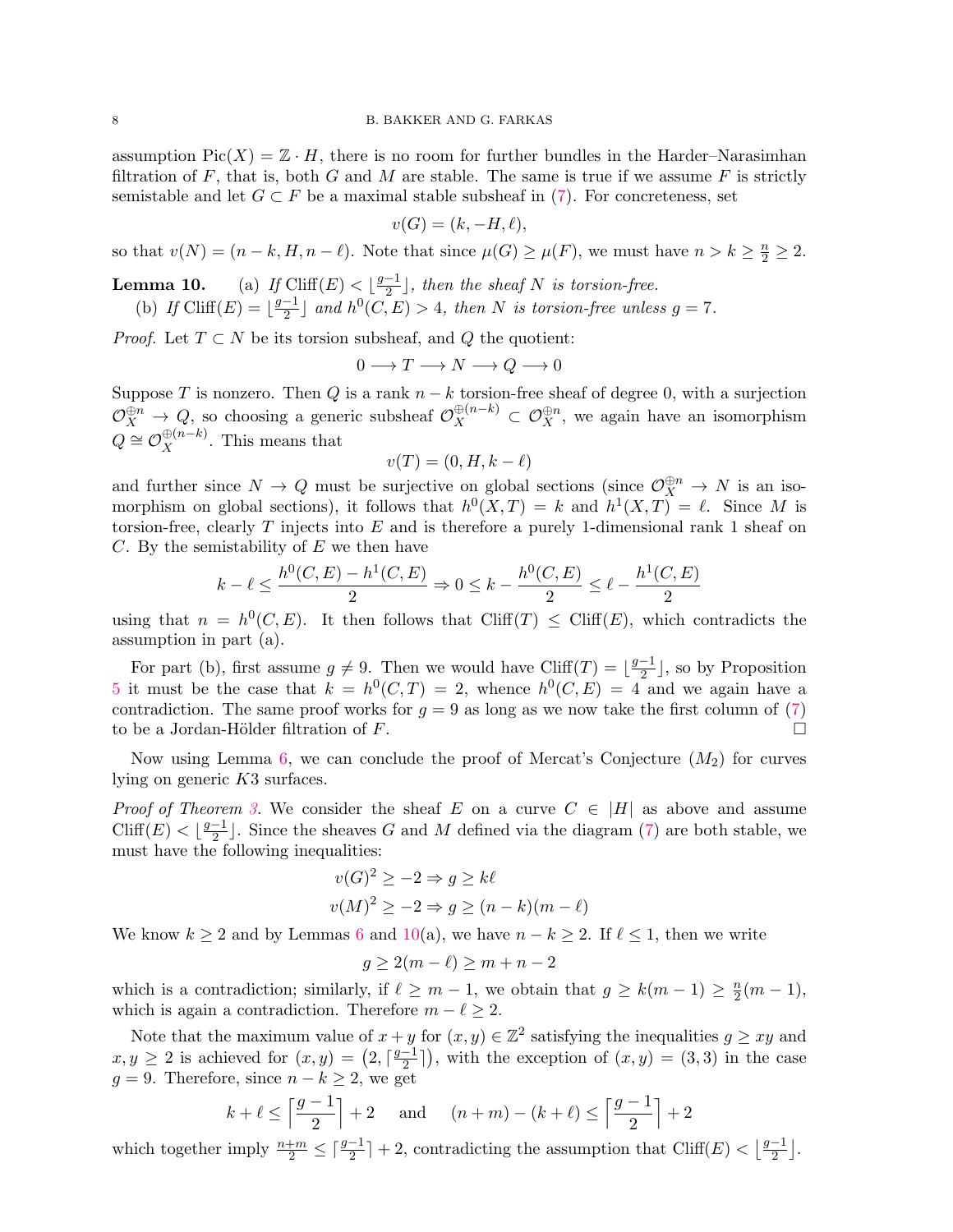$\Box$ 

We now show that on a generic curve of sufficiently high even genus,  $Cliff_2(C)$  is only computed by vector bundles E with  $h^0(C, E) = 4$ . For a partial result in this direction, see [\[LN3\]](#page-12-7), Theorem 7.4. Note that for a generic K3 section this result is not true. However, by specializing to curves on K3 surfaces, we classify the rank 2 vector bundles E with  $h^0(C, E) > 4$ and Cliff(E) = Cliff(C), then show that these bundles do not exist for a general curve  $[C] \in \mathcal{M}_q$ .

<span id="page-8-0"></span>**Proposition 11.** Let E be a semistable rank 2 torsion-free sheaf on  $C \in |H|$  contributing to the Clifford index with Cliff(E) =  $\frac{g-1}{2}$  $\frac{-1}{2}$ ]. If  $h^0(C,E) > 4$  and  $g \neq 7,9$ , then  $E \otimes K_C^{\vee}$  is the restriction of a Lazarsfeld–Mukai bundle of a rank 1 torsion-free sheaf computing the Clifford *index* Cliff(*C*). In particular, det(*E*)  $\cong$  K<sub>*C*</sub>.

*Proof.* By Lemma  $10(b)$  $10(b)$ , N is torsion-free and the computation of the previous proof still holds, showing that one of k and l is equal to 2 and the other is  $\lceil \frac{g-1}{2} \rceil$ . Likewise for  $n - k$ 2 and  $m - \ell$ . Since  $k \geq \frac{n}{2} > 2$ , we know  $k = \lceil \frac{g-1}{2} \rceil$  $\frac{-1}{2}$  and  $\ell = 2$ . We cannot have  $m - \ell = 2$  since  $m \geq n > 4$ , so  $m - \ell = \lceil \frac{g-1}{2} \rceil$  $\frac{-1}{2}$  and  $n - k = 2$ . We therefore have

$$
v(M) = \left(2, -H, \left\lceil \frac{g-1}{2} \right\rceil \right)
$$

$$
v(N) = \left(2, H, \left\lceil \frac{g-1}{2} \right\rceil \right)
$$

The first thing to note is that M has the same Mukai vector as the Lazarsfeld–Mukai bundle associated to a torsion-free sheaf  $A$  computing the rank 1 Clifford index of  $C$ , and therefore it is one. Otherwise, a general plane in  $H^2(X, M)$  would provide a section of  $\mathcal{O}_X(H)$  with a line bundle A of smaller Clifford index as the cokernel

$$
0\longrightarrow M\longrightarrow \mathcal{O}_X^{\oplus 2}\longrightarrow A\longrightarrow 0.
$$

Secondly, we have  $v(M(H)) = v(N)$ , so by Lemma [6](#page-5-4) we have that  $N \cong M(H)$  and therefore  $E \cong M(H)_{|C} \cong M_{|C} \otimes K_C.$ 

Remark 12. Let  $\mathcal{P}_g$  be the stack of pairs  $(X, C)$  where X is a smooth K3 surface of genus g and  $C \subset X$  is a smooth curve in the polarization class. Proposition [11](#page-8-0) implies a stronger form of a result of Arbarello, Bruno, and Sernesi [\[ABS\]](#page-12-15) carrying out Mukai's program in odd genus: for  $g = 2s + 1 \ge 11$  and a general point  $(X, C) \in \mathcal{P}_q$ , the restriction map identifies the moduli space  $M(v)$  of vector bundles F on X with  $v(F) = v = (2, H, s)$  with the Brill–Noether stratum of semistable vector bundles E on C of degree  $2g - 2$  and  $h^0(C, E) \geq s + 2$ . Thus, we recover X up to derived equivalence from a full Brill–Noether stratum on  $C$ . It is shown in  $[ABS]$  that  $M(v)$  is a component of the same Brill–Noether stratum with fixed (canonical) determinant.

Proposition [11](#page-8-0) has several implications to the form of a rank 2 vector bundle E on a general curve C of genus g computing Cliff<sub>2</sub>(C). If  $h^0(C, E) > 4$ , then  $\mu(E) = g - 1$ , and further,  $h^0(C, E) = h^1(C, E) = 2 + \lceil \frac{g-1}{2} \rceil$  $\frac{-1}{2}$ . As already pointed out, if E has no subpencils, then

$$
h^0(C, \det(E)) \ge 2h^0(C, E) - 3,
$$

which is impossible if either g is even, or g is odd and det $(E) \not\cong K_C$ .

Proposition [11](#page-8-0) has several implications to the form of a rank 2 vector bundle E on a general curve C of genus g computing Cliff<sub>2</sub>(C). If  $h^0(C, E) > 4$ , then  $\mu(E) = g - 1$ , and further,  $h^0(C, E) = h^1(C, E) = 2 + \lceil \frac{g-1}{2} \rceil$  $\frac{-1}{2}$ . As already pointed out, if E has no subpencils, then

$$
h^0(C, \det(E)) \ge 2h^0(C, E) - 3,
$$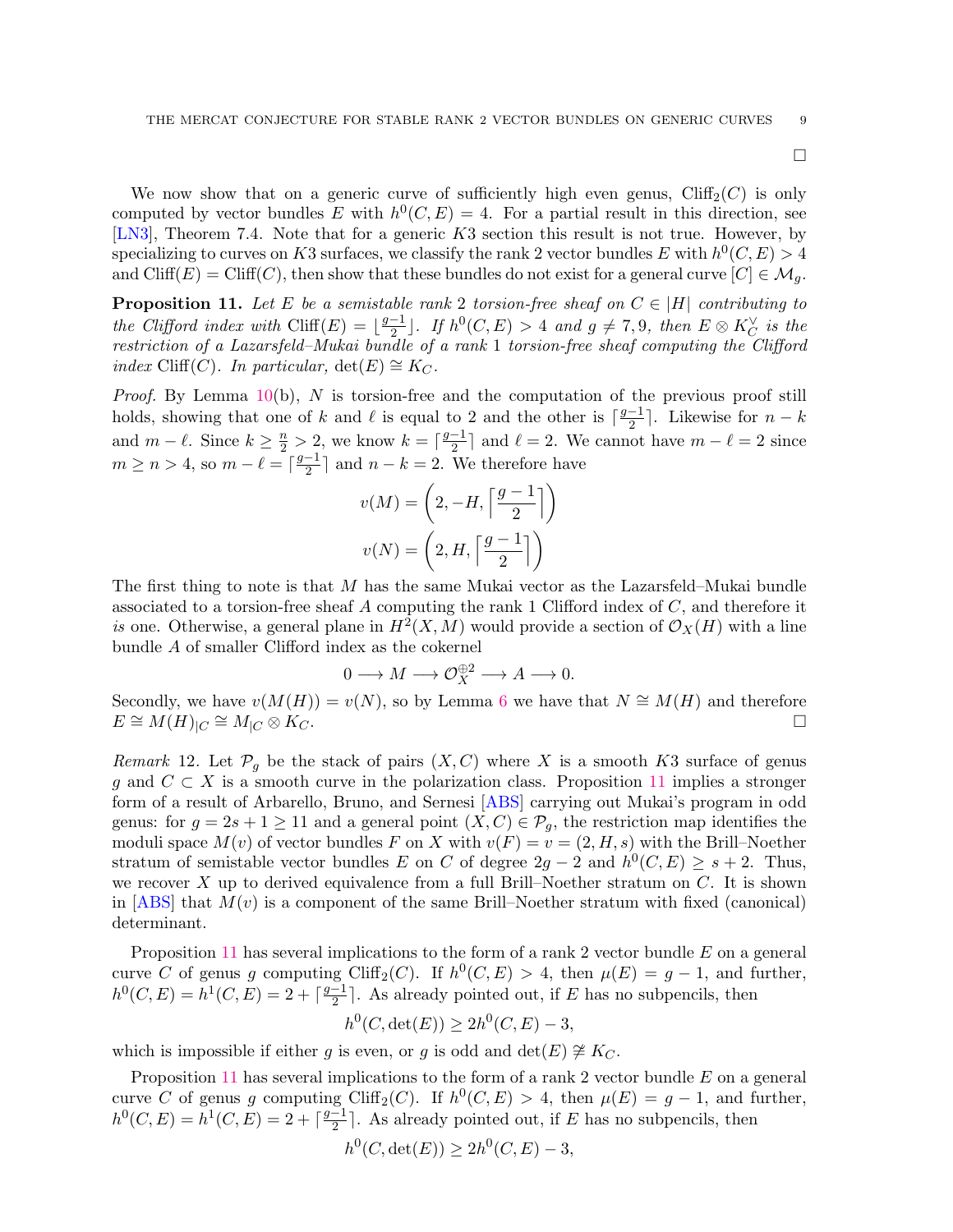which is impossible if either g is even, or g is odd and det $(E) \not\cong K_C$ .

<span id="page-9-0"></span>**Lemma 13.** Let E be a semistable rank 2 vector bundle on a general curve C with  $h^0(C, E) > 4$ and Cliff(E) =  $\frac{g-1}{2}$  $\frac{-1}{2}$ . If g is even or g is odd and  $\det(E) \not\cong K_C$ , then E sits in a sequence

$$
0 \longrightarrow A \longrightarrow E \longrightarrow K_C(-A') \longrightarrow 0,
$$

where both A and A' are line bundles computing  $Cliff(C)$ .

*Proof.* By the above,  $E$  has a subpencil, so there is an exact sequence

 $0 \longrightarrow A \longrightarrow E \longrightarrow K_C(-A') \longrightarrow 0$ 

and by the semistability of  $E$ , the line bundle  $A$  contributes to the Clifford index of  $C$ . Assume first that  $Cliff(A) > Cliff(E)$ . Since

$$
\text{Cliff}(E) \ge \frac{1}{2} \Big( \text{Cliff}(A) + \text{Cliff}(A') \Big),
$$

it follows that  $Cliff(A') < Cliff(E)$ , so A' cannot contribute to the Clifford index of C. We have  $deg(A') \leq g-1$ , so this is only the case if  $h^0(C, A') < 2$ . But then

$$
h^1(C, A) \ge h^1(C, E) - h^1(C, K_C(-A')) \ge h^1(C, E) - 1 = 1 + \left\lceil \frac{g-1}{2} \right\rceil
$$

which contradicts  $Cliff(A) > Cliff(E)$ . Thus,

$$
\text{Cliff}(A) = \text{Cliff}(A') = \text{Cliff}(E) = \text{Cliff}(C).
$$

We are in a position to complete the proof of Theorem [4.](#page-2-1)

*Proof of Theorem [4.](#page-2-1)* We fix a general curve C of genus  $q = 2a > 10$ , in particular C does not lie on a  $K3$  surface. Using [\[V1\]](#page-13-6) Proposition 4.2, we may assume that the multiplication map

$$
\text{Sym}^2 H^0(C, K_C(-A)) \to H^0(C, K_C^{\otimes 2}(-2A))
$$

is surjective for every  $A \in W_{a+1}^1(C)$ . If E is a rank 2 vector bundle with  $h^0(C, E) > 4$ computing Cliff<sub>2</sub>(*C*), then from Lemma [13,](#page-9-0) necessarily  $h^0(C, E) = a + 2$  and E sits in an exact sequence

$$
0 \longrightarrow A \longrightarrow E \longrightarrow K_C(-A') \longrightarrow 0,
$$
\n(8)

for pencils  $A, A' \in W_{a+1}^1(C)$ . The existence of E implies that the multiplication map

$$
\mu_{A,A'}: H^0(C, K_C(-A)) \otimes H^0(C, K_C(-A')) \to H^0(K_C^{\otimes 2}(-A - A'))
$$

is not surjective. Using [\[V1\]](#page-13-6) loc.cit., the pencils A and A' must be distinct, in particular, by the Base Point Free Pencil Trick,  $h^0(C, A \otimes A') \geq 4$ .

We now let C specialize to a generic  $K3$  section. From Proposition [11,](#page-8-0) the corresponding line bundles A and A' such that  $\mu_{A,A'}$  is not surjective must be *equal*, for  $\det(E) = K_C$ . On the other hand, since  $A$  and  $A'$  are obtained as specialization of *distinct* line bundles on neighboring curves,  $h^0(C, A^{\otimes 2}) \geq 4$ . Equivalently, the Petri map  $H^0(C, A) \otimes H^0(C, K_C(-A)) \to H^0(C, K_C)$ is not injective. This contradicts  $[L<sub>a</sub>]$  for C satisfies the Petri Theorem, hence no such vector bundle E on a general curve can exist.

Remark 14. We certainly expect a result similar to Theorem [4](#page-2-1) for a general curve C of odd genus  $g = 2a+1 \geq 15$ . Applying [\[T\]](#page-13-7), there can exist no semistable rank 2 vector bundles E on C with  $\det(E) \cong K_C$  and  $\hat{h}^0(C, E) = a + 2$ , for  $a > 6$ . Thus we may assume that  $\det(E) \ncong K_C$ . Via Proposition [11,](#page-8-0) it suffices to show that for each pair of pencils  $A, A' \in W_{a+2}^1(C)$ , the multiplication map

$$
\mu_{A,A'}: H^0(C, K_C(-A)) \otimes H^0(C, K_C(-A')) \to H^0(K_C^{\otimes 2}(-A - A'))
$$

 $\Box$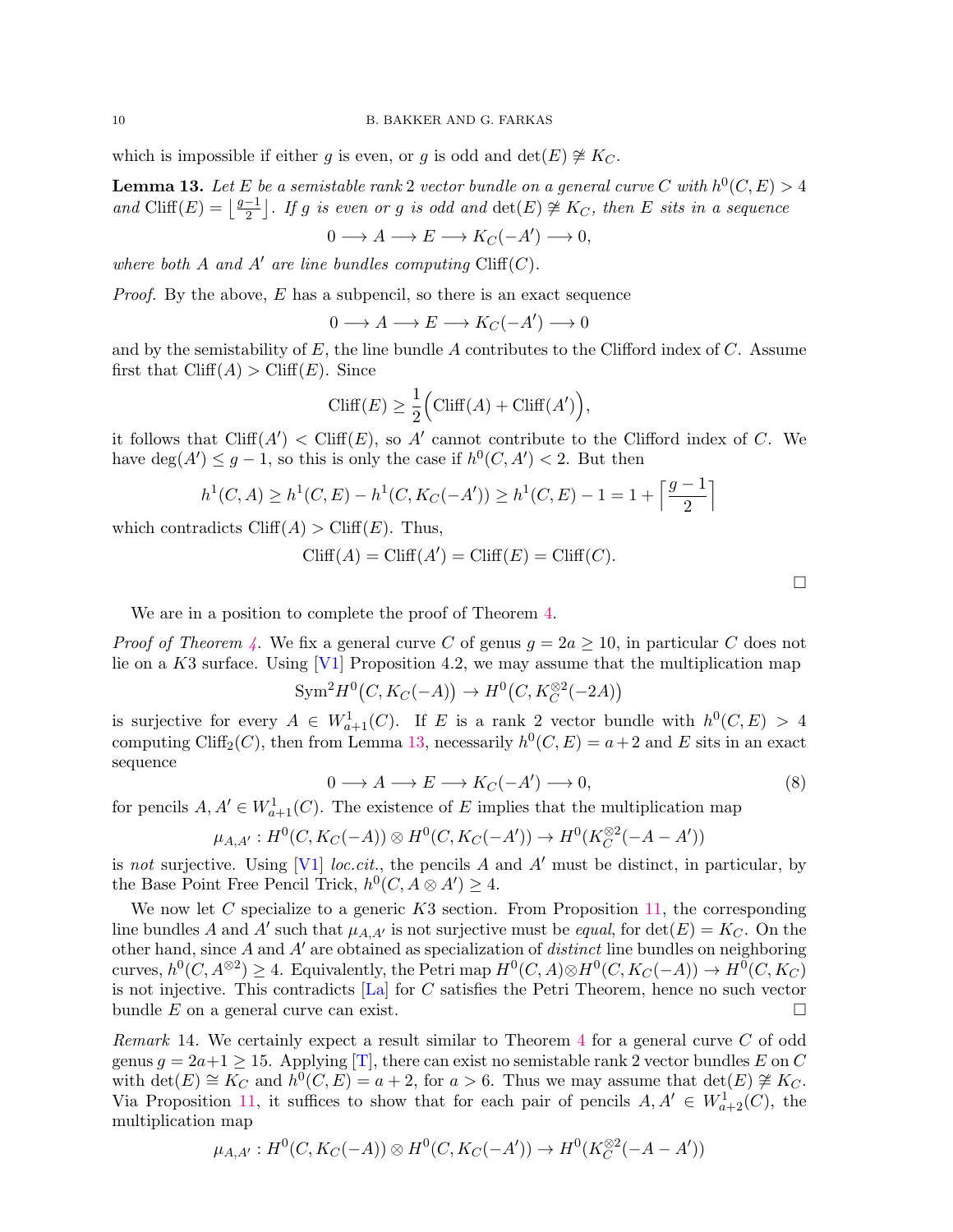is surjective. This we expect to hold, but so far the surjectivity of the map  $\mu_{A,A'}$  has been established only for a general pair  $(A, A') \in W_{a+2}^1(C) \times W_{a+2}^1(C)$ , see [\[V1\]](#page-13-6).

## 3. KOSZUL DIVISORS ON  $\overline{\mathcal{M}}_q$  and the Mercat Conjecture

In this section we prove Theorem [2.](#page-1-0) We fix an odd genus  $g := 2a + 1 \ge 11$  and denote by H the Hurwitz space parametrizing pairs  $[C, A]$ , where C is a smooth curve of genus g and  $A \in W_{g-4}^1(C)$  is a pencil. It is well-known that  $\mathcal H$  is irreducible of dimension

$$
4g - 13 = \dim(\mathcal{M}_g) + \rho(g, 1, g - 4).
$$

Let  $\sigma: \mathcal{H} \to \mathcal{M}_g$  be the forgetful morphism. If  $A \in W^1_{g-4}(C)$ , we set  $L := K_C \otimes A^{\vee} \in W^4_{g+2}(C)$ and consider the multiplication map of global sections:

$$
\mu_L: \text{Sym}^2 H^0(C, L) \to H^0(C, L^{\otimes 2}).
$$

We introduce the following degeneracy locus in the Hurwitz space

$$
\mathcal{Z} := \Big\{ [C, A] \in \mathcal{H} : K_{1,1}(C, K_C(-A)) \neq 0 \Big\}.
$$

Since for a Brill-Noether general curve C, we have  $H^1(C, L^{\otimes 2}) = 0$  for each  $L \in W^4_{g+2}(C)$ , the expected dimension of  $Z$  is equal to

$$
\dim(\mathcal{H}) - \left(\chi(C, L^{\otimes 2}) - \dim \text{Sym}^2 H^0(C, L) + 1\right) = \dim(\mathcal{M}_g) - 1.
$$

We set  $\mathfrak{Kos}_{\mathfrak{z}_g} := \sigma_*(\mathcal{Z})$  and we expect  $\mathfrak{Kos}_{\mathfrak{z}_g}$  to be a divisor on  $\mathcal{M}_g$ . We first confirm that  $\mathcal Z$ carries a component whose image under  $\sigma$  has codimension 1 in  $\mathcal{M}_q$ .

<span id="page-10-2"></span>**Proposition 15.** The degeneracy locus  $\mathcal Z$  has at least one irreducible component  $\mathcal U$  of dimension 3g − 4, mapping generically finitely onto a divisor of  $\mathcal{M}_q$ .

*Proof.* Suppose  $Q \subset \mathbf{P}^4$  is a smooth quadric and denote by  $\text{Hilb}_Q$  the Hilbert scheme of curves  $C \subset Q$  of genus  $g := 2a + 1$  and degree  $2a + 3$ . By induction on  $a \geq 5$ , we shall construct a smooth curve  $[C \hookrightarrow Q]$  corresponding to a smooth point of Hilb<sub>Q</sub>, such that the differential at the point  $[C \hookrightarrow Q]$  of the projection map  $\pi : Hilb_Q \dashrightarrow \mathcal{M}_g$  has rank equal to 3g − 4. Passing to cohomology in the short exact sequence

$$
0 \longrightarrow T_C \longrightarrow T_{Q|C} \longrightarrow N_{C/Q} \longrightarrow 0,
$$

these requirements will be satisfied once we construct  $C \subset Q$  such that

<span id="page-10-0"></span>
$$
H^{1}(C, N_{C/Q}) = 0 \text{ and } h^{1}(C, T_{Q|C}) = 1,
$$
\n(9)

where  $T_{Q|C} := T_Q \otimes \mathcal{O}_C$ . As usual, via Kodaira-Spencer theory, the differential  $(d\pi)_{[C \hookrightarrow Q]}$  is identified with the coboundary map  $\delta: H^0(C, N_{C/Q}) \to H^1(C, T_C)$ . From the exact sequence

$$
0 \longrightarrow N_{C/Q} \longrightarrow N_{C/\mathbf{P}^4} \longrightarrow L^{\otimes 2} \longrightarrow 0,
$$
\n(10)

we compute  $\deg(N_{C/Q}) = 10a + 9$ , hence  $\chi(N_{C/Q}) = 6a + 9 = 3g - 4 + \dim \text{Aut}(Q)$ . If both conditions [\(9\)](#page-10-0) are satisfied, the quotient space Hilb $_Q/\text{Aut}(Q)$  is smooth of dimension  $3g - 4$  at the point corresponding to  $C \subset Q$  and the differential of the forgetful map to  $\mathcal{M}_g$  is injective.

Assume, we have constructed  $C \subset Q$  of genus  $2a + 1$  and degree  $2a + 3$  satisfying [\(9\)](#page-10-0). We pick general points  $x, y, z \in C$ , then set  $\Lambda := \langle x, y, z \rangle \subset \mathbf{P}^4$  and  $\gamma := Q \cap \Lambda$ . Thus  $\gamma$  is a 3-secant smooth conic to C and we set  $X := C \cup \gamma$ . The nodal curve  $X \subset Q$  has arithmetic genus  $p_a(X) = g(C) + 2 = 2a + 3$  and degree  $2a + 5$ . Adapting the arguments from [\[S\]](#page-13-8) to the case of curves lying on a quadric, in order to show that  $X$  is smoothable inside  $Q$  to a curve  $C' \subset Q$  satisfying  $H^1(N_{C'/Q}) = 0$ , it suffices to prove that

<span id="page-10-1"></span>
$$
H^{1}(\gamma, N_{\gamma/Q}) = 0 \text{ and } H^{1}(\gamma, N_{\gamma/Q}(-x - y - z)) = 0.
$$
 (11)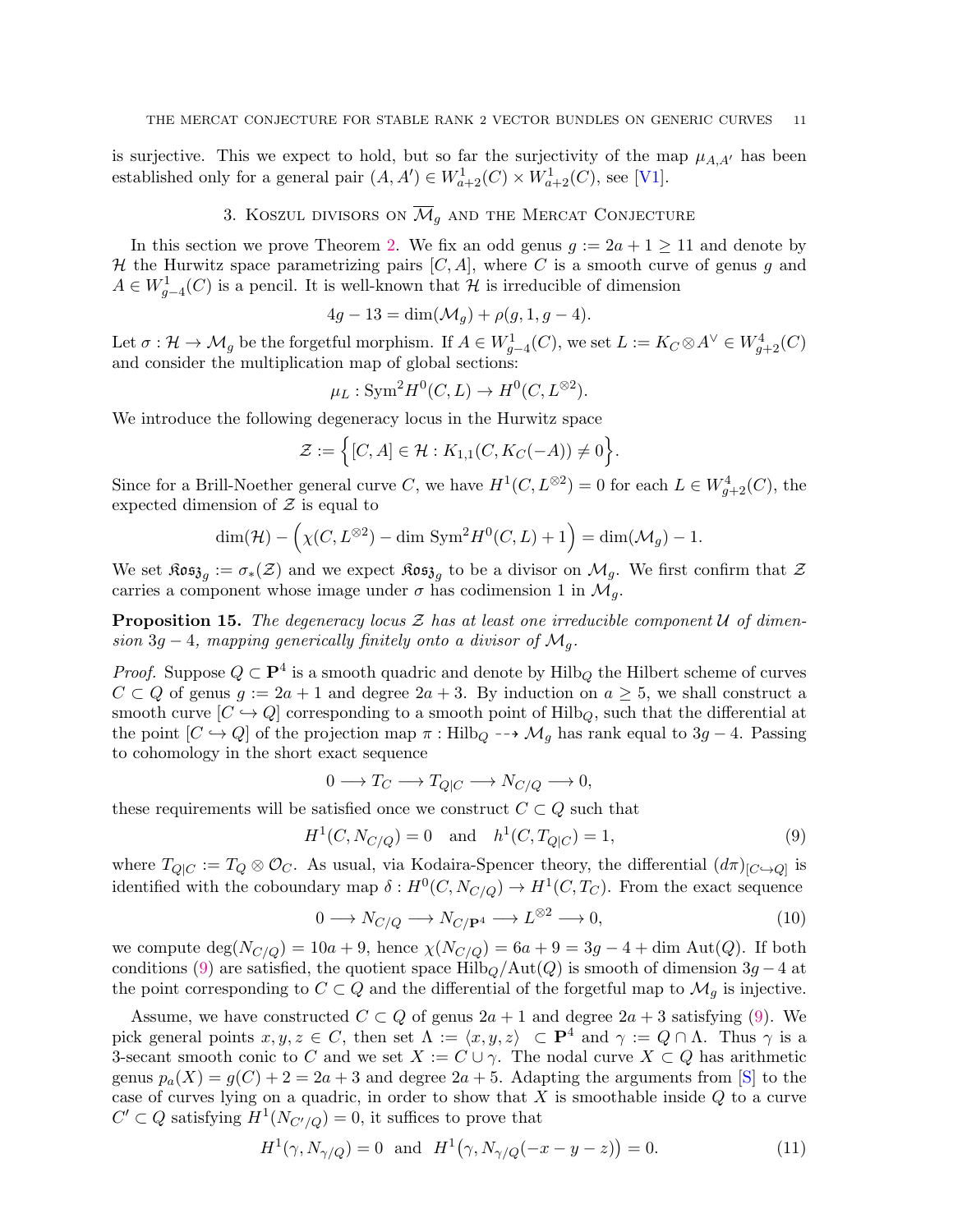Clearly  $N_{\gamma/Q} = \mathcal{O}_{\gamma}(1)^{\oplus 2}$  and since  $\deg(\mathcal{O}_{\gamma}(1)) = 2$ , both vanishings [\(11\)](#page-10-1) are satisfied.

In order to verify that  $H^1(X, T_{Q|X}) = 0$ , we write down the following exact sequence

$$
H^0(T_{Q|C}) \oplus H^0(T_{Q|\gamma}) \longrightarrow H^0(T_{Q|x+y+z}) \longrightarrow H^1(T_{Q|X}) \longrightarrow H^1(T_{Q|C}) \oplus H^1(T_{Q|\gamma}) \longrightarrow 0.
$$

Since  $T_{Q|\gamma} = \mathcal{O}_{\gamma}(1)^{\oplus 3}$ , it follows that  $H^1(T_{Q|\gamma}) = 0$  and the map  $H^0(T_{Q|\gamma}) \to H^0(T_{Q|x+y+z})$ is surjective. Therefore  $H^1(X, T_{X|Q}) \cong H^1(\check{C}, T_{Q|C})$ , which establishes [\(9\)](#page-10-0) for the stable curve X and completes the induction step. The base case  $a = 5$  follows from [\[FO2\]](#page-12-5) Section 5, for in genus 11, the locus  $\mathfrak{K}$ os<sub>311</sub> has a concrete Noether-Lefschetz interpretation in terms of the (unique) K3 surface containing a general curve of genus 11.

We now proceed and complete the proof of Theorem [2.](#page-1-0) To that end, we fix as before a K3 surface  $(X, H)$  with  $H^2 = 2g - 2$  and  $Pic(X) = \mathbb{Z} \cdot H$  and denote by  $j : \mathbf{P}^1 \to \overline{\mathcal{M}}_g$  the rational curve induced by a Lefschetz pencil of curves in the linear system  $|H|$ . The intersection numbers of  $j(\mathbf{P}^1)$  with the standard generators of  $\text{Pic}(\overline{\mathcal{M}}_g)$  are well-known:

$$
j^*(\lambda) = g + 1
$$
,  $j^*(\delta_0) = 6(g+3)$ , and  $j^*(\delta_i) = 0$ , for  $i = 1, ..., \lfloor \frac{g}{2} \rfloor$ .

Note that all singular curves in the Leschetz pencil  $j(\mathbf{P}^1)$  are irreducible with a single node.

**Theorem 16.** For each odd genus  $g \ge 11$ , the locus  $\Re \mathfrak{ss}_{\mathfrak{z}_g}$  is an effective divisor on  $\mathcal{M}_g$ different from the Hurwitz divisor. The slope of its closure in  $\overline{\mathcal{M}}_q$  is equal to

$$
s(\overline{\text{Res}}_{3g}) = 6 + \frac{12}{g+1}.
$$

*Proof.* Keeping the notation above, we claim that  $j(\mathbf{P}^1) \cap \overline{\mathfrak{Kos}}_{g} = \emptyset$ . Granting this for a moment, we obtain that  $\mathfrak{Kos}_{\mathfrak{z}_g}$  is a proper subvariety of  $\mathcal{M}_g$ . Since from Proposition [15,](#page-10-2) the locus  $\mathfrak{Kos}_{\mathfrak{z}_q}$  has at least one divisorial component, necessarily

$$
s(\overline{\text{Res}}_{g}) = \frac{j^*(\delta_0)}{j^*(\lambda)} = 6 + \frac{12}{g+1}.
$$

We establish the claim. Assume there exists a curve  $[C] \in j(\mathbf{P}^1)$  and  $L \in W^4_{2a+3}(C)$ , such that  $\mu_L$  is not injective. Then using [\(3\)](#page-3-1), we construct a globally generated rank 2 vector bundle E on C with  $\det(E) = L$  and  $h^0(C, E) \geq 4$ . We compute  $\text{Cliff}(E) = a - \frac{1}{2}$  $\frac{1}{2}$ . On the other hand, by [\[La\]](#page-13-2), the curve C satisfies the Brill-Noether Theorem, in particular Cliff(C) = a. We reach a contradiction with Theorem [3,](#page-2-0) by observing that  $E$  must be stable. Indeed, assume that there exists a destabilizing exact sequence

$$
0 \longrightarrow B \longrightarrow E \longrightarrow L(-B) \longrightarrow 0.
$$

On one hand,  $\deg(B) \ge a+2$ , so  $\deg(L(-B)) \le a+1$ . Furthermore, E has no subpencils, hence  $h^0(C, B) \leq 1$  and accordingly  $h^0(C, L(-B)) \geq 3$ . On the other hand,  $\rho(2a + 1, 2, a + 1) < 0$ , which is a contradiction, for C is Brill-Noether general.

Finally, in [\[FO2\]](#page-12-5) Theorem 1.1, using special K3 surfaces an example of a curve  $[C] \in \mathfrak{Kos}_{\mathfrak{z}_q}$ with Cliff(C) = a is produced, hence  $\Re \mathfrak{ss}_{\mathfrak{z}_q} \nsubseteq \Im \mathfrak{u}r_g$ , which finishes the proof.

3.1. The Hurwitz divisor viewed as a special Koszul divisor. Comparing the syzygetic description of the divisor  $\mathfrak{K}o\mathfrak{ss}_{a}$  given in Theorem [2,](#page-1-0) it is natural to ask, whether the remaining component of the locus of curves  $[C] \in \mathcal{M}_g$  such that  $Cliff_2(C) < \frac{g-1}{2}$  $\frac{-1}{2}$  possesses a similar Koszul-theoretic incarnation. The answer is affirmative:

<span id="page-11-0"></span>**Theorem 17.** For odd  $g \geq 3$ , the Hurwitz divisor  $\tilde{y}_{\text{u},q}$  is set-theoretically equal to the locus

$$
\Big\{ [C] \in \mathcal{M}_g : \exists L \in W_{g+1}^2(C) \quad such \quad that \quad K_{1,1}(C,L) \neq 0 \Big\}.
$$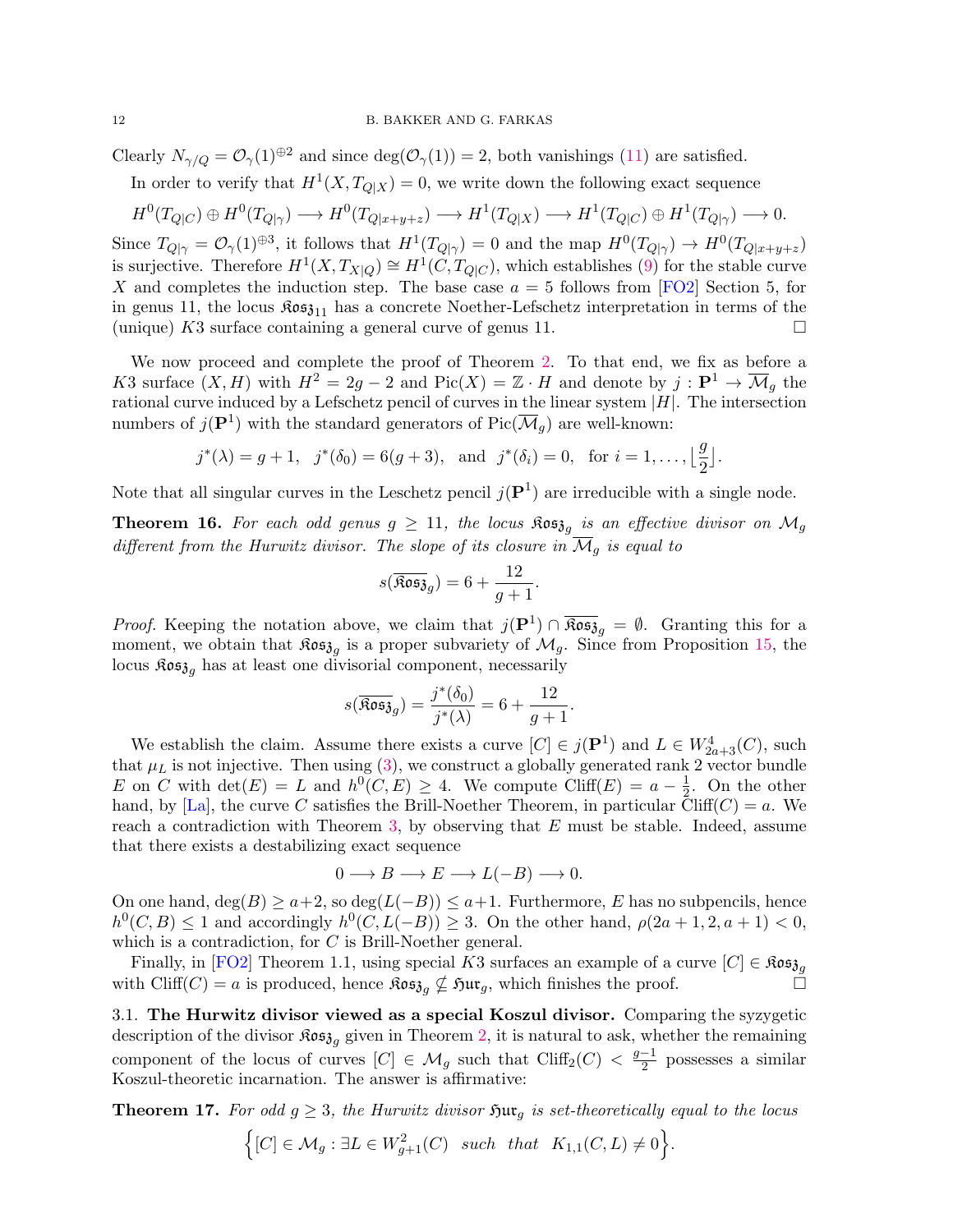*Proof.* Assume there exists  $L \in W_{g+1}^2(C)$  such that  $K_{1,1}(C, L) \neq 0$ . We consider the induced rational map  $\varphi_L : C \dashrightarrow \mathbf{P}^2$ . The image  $\varphi_L(C)$  lies on a conic, therefore there exists a line bundle  $A \in Pic(C)$  with  $h^0(C, A) \geq 2$ , such that  $H^0(C, L \otimes A^{\otimes (-2)}) \neq 0$ . Since C can be assumed to lie outside any codimension 2 locus of  $\mathcal{M}_g$ , clearly C has gonality at least  $\frac{g+1}{2}$ , thus  $L = A^{\otimes 2}$ , and accordingly  $[C] \in \mathfrak{Hur}_g$ .

Conversely, if C is a general point of the (irreducible) divisor  $\mathfrak{Sur}_g$ , then C has as a unique pencil  $A \in W^1_{\frac{q+1}{2}}(C)$ , with  $h^0(C, A) = 2$  and such that the multiplication map

 $\mu: \text{Sym}^2 H^0(C, A) \to H^0(C, A^{\otimes 2})$ 

is an isomorphism. We set  $L := A^{\otimes 2} \in W^2_{g+1}(C)$  and let  $(s_1, s_2)$  be a basis of  $H^0(C, A)$ . Then  $0 \neq (\mu(s_1))^2 \cdot (\mu(s_2))^2 - (\mu(s_1 \cdot s_2))^2 \in K_{1,1}(C,L).$ 

Remark 18. Theorem [17](#page-11-0) can be regarded as a generalization of M. Noether's Theorem on the projective normality of non-hyperelliptic canonical curves. Indeed, since the only linear system of type  $\mathfrak{g}_4^2$  on a curve of genus 3 is its canonical bundle, Theorem [17](#page-11-0) asserts that a curve  $[C] \in \mathcal{M}_3$  is non-hyperelliptic if and only the multiplication map

$$
Sym^2 H^0(C, K_C) \to H^0(C, K_C^{\otimes 2})
$$

is an isomorphism.

#### **REFERENCES**

- <span id="page-12-15"></span>[ABS] E. Arbarello, A. Bruno. and E. Sernesi, *Mukai's program for curves on a K3 surface*, Algebraic Geometry 1 (2014), 532-557.
- <span id="page-12-12"></span>[AFO] M. Aprodu, G. Farkas and A. Ortega, Restricted Lazarsfeld-Mukai bundles and canonical curves, arXiv:1410.0857, to appear in a volume of Advanced Studies in Pure Mathematics (Math. Soc. Japan) on the occasion of Mukai's 60th birthday.
- <span id="page-12-10"></span>[Ba] E. Ballico, On the Clifford index of algebraic curves, Proceedings of the American Math. Society 97 (1986), 217-218.
- <span id="page-12-9"></span>[DEL] R. Donagi, L. Ein and R. Lazarsfeld, Nilpotent cones and sheaves on K3 surfaces, in: Birational algebraic geometry (Baltimore, 1996), Contemporary Mathematics 207, 51-61. Amer. Math. Soc. 1997.
- <span id="page-12-8"></span>[Fa] G. Farkas, Koszul divisors on moduli spaces of curves, American Journal of Math. 131 (2009), 819-869.
- <span id="page-12-4"></span>[FO1] G. Farkas and A. Ortega, The maximal rank conjecture and rank two Brill-Noether theory, Pure Appl. Math. Quarterly 7 (2011), 1265-1296.
- <span id="page-12-5"></span>[FO2] G. Farkas and A. Ortega, Higher rank Brill-Noether on sections of K3 surfaces, International Journal of Math. 23 (2012), 1250075.
- <span id="page-12-0"></span>[G] M. Green, Koszul cohomology and the cohomology of projective varieties, Journal of Differential Geometry 19 (1984), 125-171.
- <span id="page-12-1"></span>[GL] M. Green and R. Lazarsfeld, Special divisors on curves on a K3 surface, Inventiones Math. 89 (1987), 357-370.
- <span id="page-12-13"></span>[GMN] I. Grzegorczyk, V. Mercat and P.E. Newstead, Stable bundles of rank 2 with 4 sections, International Journal of Math. 22 (2011), 1743-1762.
- <span id="page-12-2"></span>[HM] J. Harris and D. Mumford, On the Kodaira dimension of  $\overline{\mathcal{M}}_g$ , Inventiones Math. 67 (1982), 23-88.
- <span id="page-12-14"></span>[HL] D. Huybrechts and M. Lehn, The geometry of moduli spaces of sheaves, Second Edition, Cambridge University Press 2010.
- <span id="page-12-3"></span>[LN1] H. Lange and P.E. Newstead, *Clifford indices for vector bundles on curves*, arXiv:0811.4680, in: Affine Flag Manifolds and Principal Bundles (A. Schmitt editor), Trends in Mathematics, 165-202, Birkhäuser (2010).
- <span id="page-12-6"></span>[LN2] H. Lange and P.E. Newstead, Further examples of stable bundles of rank 2 with 4 sections, Pure Appl. Math. Quarterly 7 (2011), 1517-1528.
- <span id="page-12-7"></span>[LN3] H. Lange and P.E. Newstead, *Bundles of rank 2 with small Clifford index on algebraic curves*, in: Geometry and Arithmetic (C. Faber, G. Farkas, R. de Jong editors), EMS Series of Congress Reports 2012, 267-281.
- <span id="page-12-11"></span>[LMN] H. Lange, V. Mercat and P.E. Newstead, On an example of Mukai, Glasgow Math. Journal 54 (2012), 261-271.